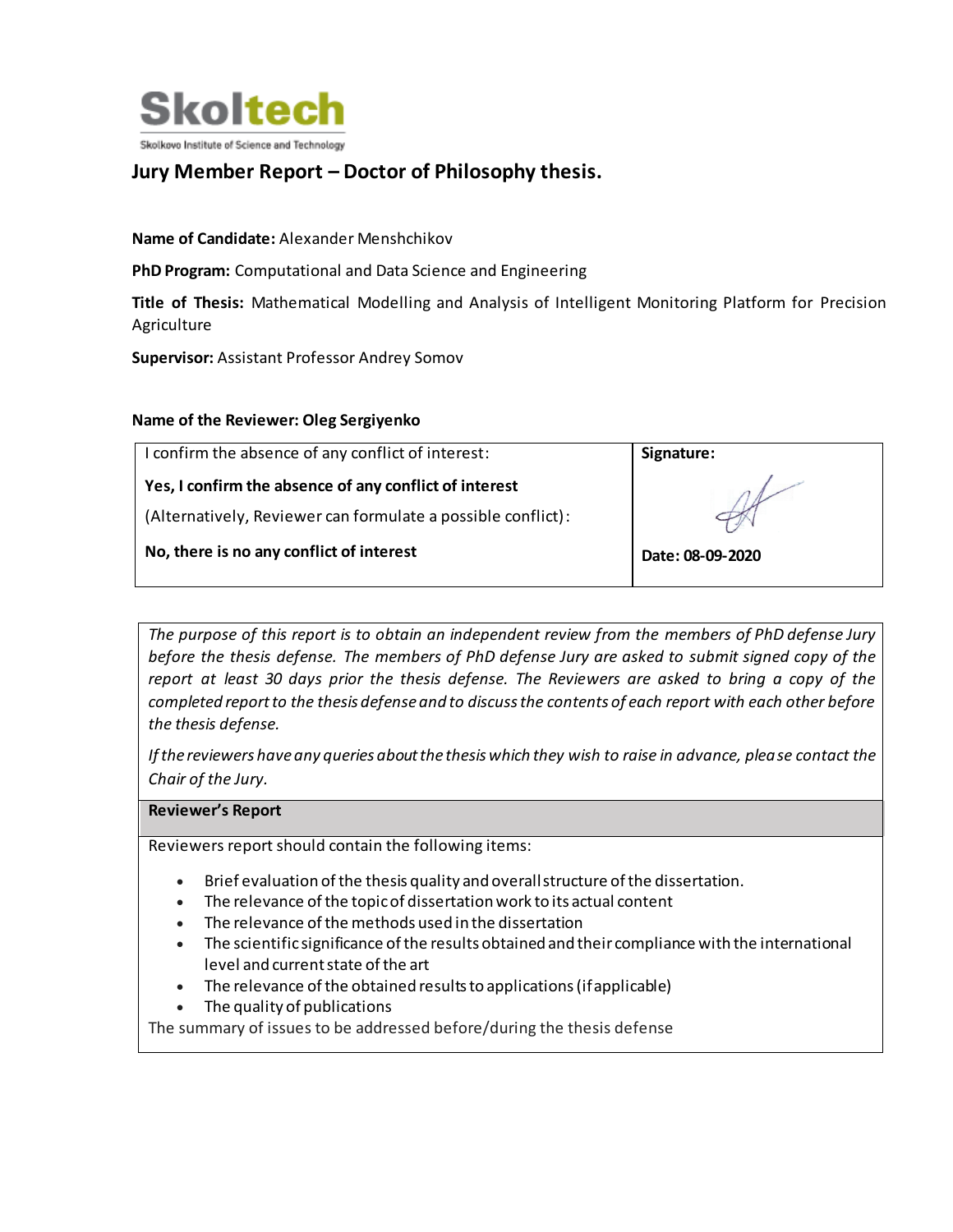Brief evaluation of the thesis quality and overall structure of the dissertation.

The dissertation by Alexander Menshchikov, "Mathematical Modelling and Analysis of Intelligent Monitoring Platform for Precision Agriculture" is devoted to the development of various subsystems of a novel Unmanned Aerial Vehicle (UAV). It consists of two parts. The first part focuses on the development and analysis of Fully Convolutional Neural Network (FCNN) for plant image segmentation in the real-time. The second part is devoted to the mathematical modeling and experimental investigation of the Morphing Wing (MW) for the proposed UAV. The quality of the Thesis is significantly convincing, the related publications (JCRjournals and conferences) properly covers the subject matter. The dissertation is well structured. The order of chapters is logic, and presents the information consistently. The results of mathematical modeling, analysis, experiments, and obtained results are cognitive and meaningful.

## The relevance of the topic of dissertation work to its actual content

The dissertation is relevant to its actual content in overall. It consists of two complementary studies: one is the computer vision and machine learning, another one is aeromechanics. This multidisciplinary investigation follows various aspects of aerial monitoring in agriculture nowadays. The first part reports the development of the computer vision algorithm for on-board low-power embedded systems with constrained computational capabilities. The second part reports the mathematical modeling and experiments on MW. Even though it is far from the computer vision area, it demonstrates how the MW reduces overall power consumption helping to increase the recourses available for on board computations. The author outlines these two aspects logically such that they complement to each other. The topic and the content, as well as main results of the Ph.D. thesis are showing the good coincidence.

The relevance of the methods used in the dissertation

The author proposes the method for localization of the hogweed implying the data collection, network training, optimization for low-power embedded devices, and consistent testing both in the lab and insitu. The methodologies behind the MW include mathematical modeling in the Computational Fluid Dynamics (CFD) software with a subsequent experimental investigation in the wind tunnel. All the above mentioned methodologies are relevant and match to the dissertation defined area.

 The scientific significance of the results obtained and their compliance with the international level and current state of the art

The results of the reviewed dissertation are both technically and theoretically sound; and comply with cutting-edge researches in the field of aerial imagery in precision agriculture currently reported in international literature. The data-intensive analytics in real-time is brought on board of the UAV by developing the optimized FCNN. The MW investigation opens new ways to reduce motor power consumption due to drag, an extension of the flight range, and controllability improvement under variable weather conditions. Both methods expand the capability of modern UAV platforms for smart agriculture: the first grants to reduce enough the overall time of post-processing of the aerial data; the second allows increasing the range of the monitoring. Therefore, the dissertation results have a significant impact in the area of UAV development for agricultural monitoring.

The relevance of the obtained results to applications (if applicable)

Since Alexander in the dissertation initially focuses on developing the intellectual flying platform for monitoring of harmful plants, all the studies behind the thesis are directed to the proposed application. The results show a good relevance to the stated objectives, and can be useful for practical app.